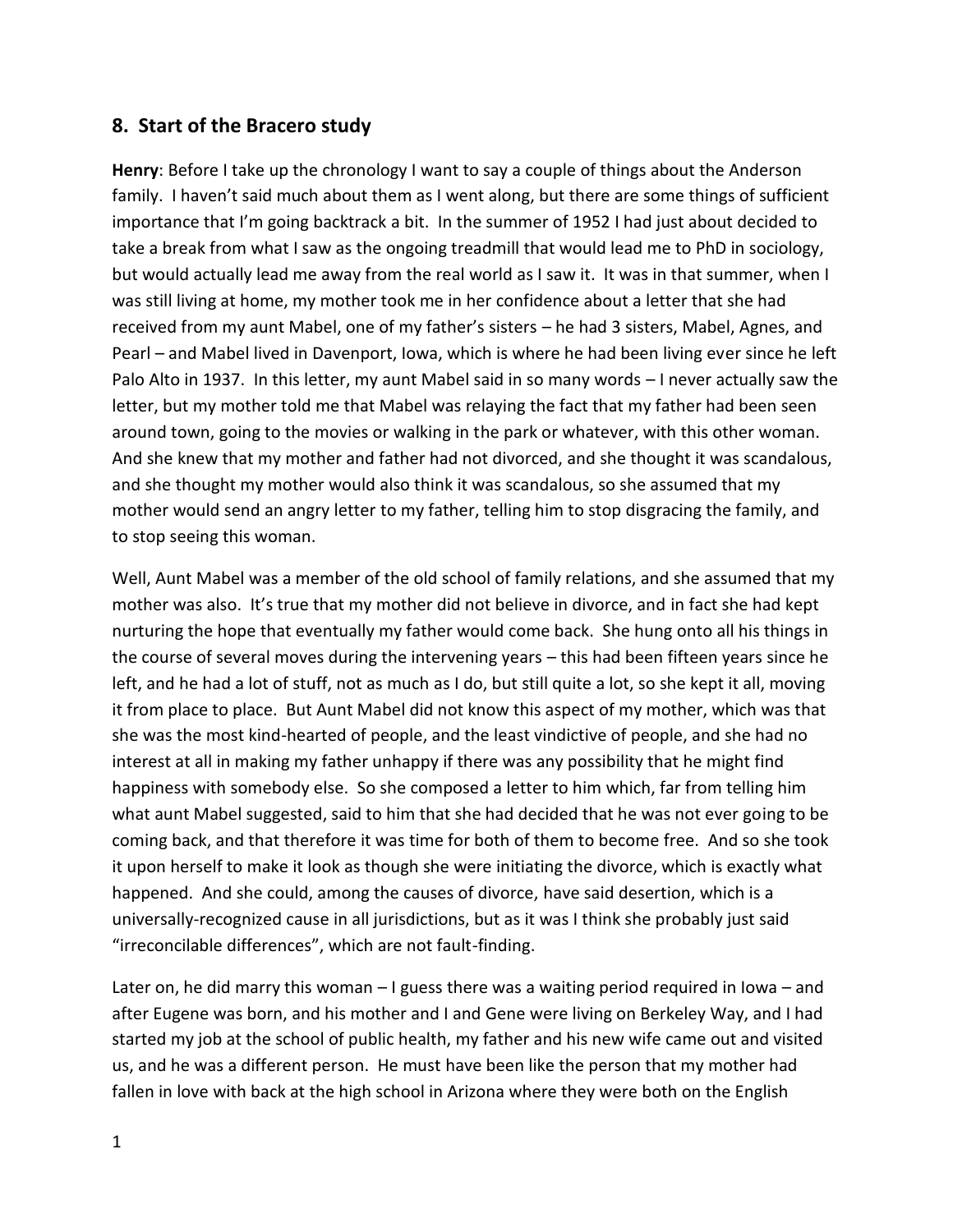department faculty. A very relaxed man, with a twinkle in his eye, and altogether likeable, unlike the unhappy man that I had known in the mid-30s, when he had lost his job and was feeling inadequate by comparison with my mother, who was running a highly successful nursery school.

The reason that I mention this is because it verified one of the things I learned from my favorite sociology professor, Herbert Blumer, who always insisted that human beings are changeable, and I saw that in my everyday life, and it was good feeling that he died a happy man, because he didn't have too much longer to live. I was able to visit him once before he died, in Davenport, and got to know him even better. But then he died from leukemia, which apparently was brought on by his lingering exposure to poison gas in WWI.

Now, back to the chronology that I left off with. I had, thankfully as it turned out, I'm glad that I was turned down by the anthropologist at the University of Wisconsin or wherever it was, and did not go to Kenya because it was in the very midst of the Mau-mau rebellion, and it would have been absolute lunacy. So I began at the Univ of Cal school of public health as a teaching associate, a step above a teaching assistant, where you only had to deal with a small section from the large class. In my position, I delivered lectures to the entire class, which my mentor, so to speak, he called the class Medical Sociology. In fact it had very little to do with Sociology, as I had come to understand it under the guidance of Herbert Blumer. It mostly consisted of drawing statistical relationships between certain variables, like geography and age and gender and race, education, income, and certain measurements of health and well-being, or rather illness, deaths, infant mortality, maternal mortality, and eventually longevity, as though they were causative factors and actually they had very little to do with human inter-relationships, which is what I was interested in. However, I did my best, and found that I was able to do a lecture to fill up a full 50 minutes, which I hadn't been sure I could do – it was a new experience, kind of scary at first. I got by OK with that.

I was only a half-time position, and yet I was being paid more than I had been paid at the state dept of health as a so-called Junior Public Health Analyst, which was just counting up births and deaths and marriages. I was going to classes at the same time I was preparing these lectures, but even so I found time to stay interested in other things. I found among other things that I was struck by the number of physicians who had become writers. And there were a number of other writers who were not physicians but who wrote about the world of health and medicine. So it struck me to maybe prepare an anthology, to be called "Healing Hearts in Literature" or something like that. Because I had library privileges, which entitled me, as a quasi-member of the faculty, to roam in the stacks at will, and to check out as many books as I might want. And I'm afraid I abused the privilege, because there came a time when my mentor got an irate call from some member of the library staff, thinking that I was engaged in some illegal or immoral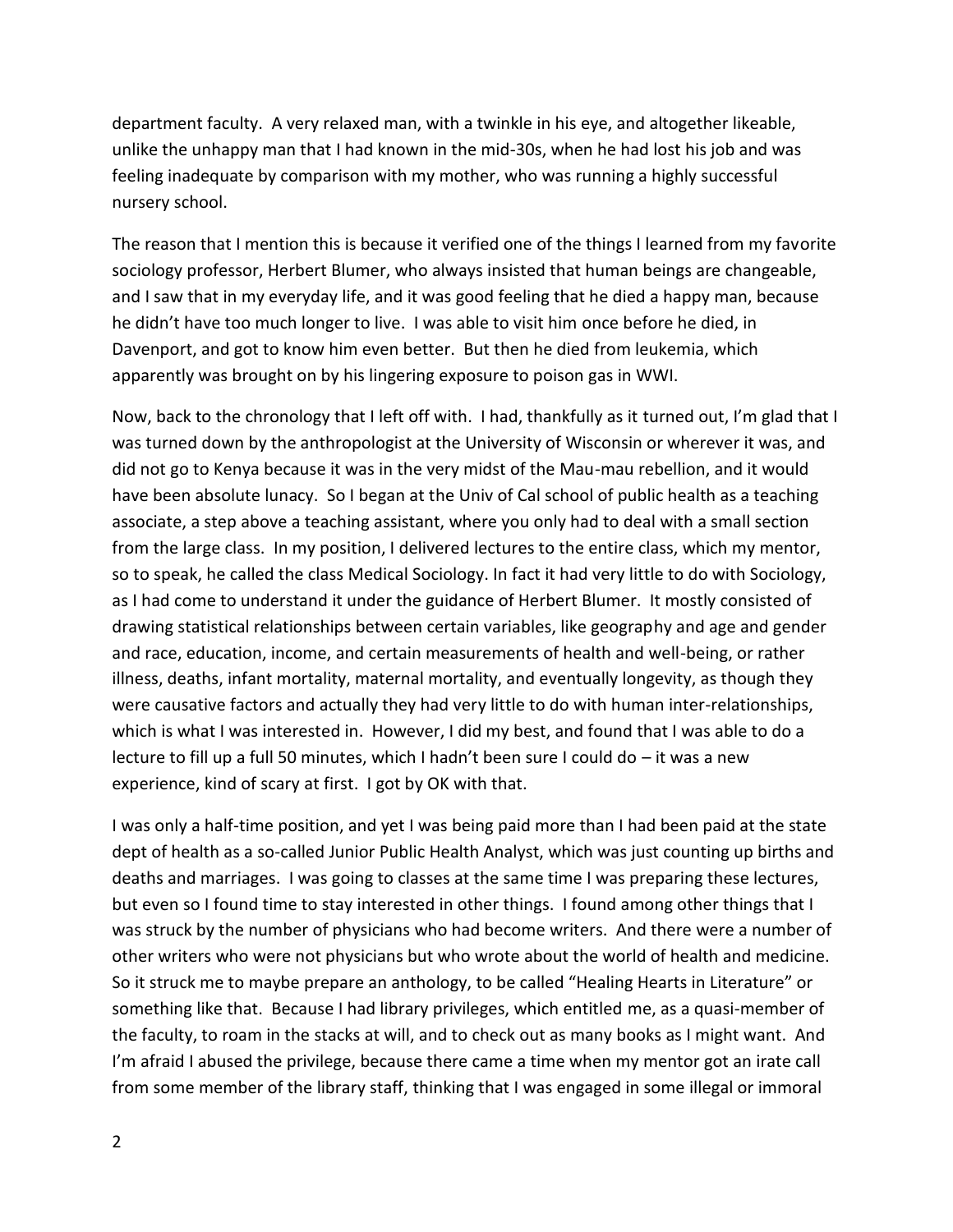activity with all of their books. I had over 100 books checked out at one time. I still have those excerpts stacked up somewhere.

This was a 2-year appointment. Along about April of the  $2^{nd}$  year, Dr. Rogers, which was his name, said to me one day, "it's about time that you begin lining up your ducks in order", I guess an allusion to the amusement-park game where there are ducks on an endless belt, and you're given a rifle to try and pick them off. Anyway, what in fact were my possible ducks at that point? I was in line to get a 2<sup>nd</sup> Masters degree, one in a social science, and the other in an applied science, or health science, whatever you want to call it. A Profession, supposedly different from the academic profession.

In other words, I could have returned to the department of sociology, either at Stanford or at Berkeley, where Dr. Blumer was now the chair. But I wanted to do something outside the main track, and began to try to figure out something that would call jointly upon these two masters degrees. I had tried to do somewhat of the same thing in my application for the research in Kenya, which would have called upon my experience in the state dept of health, even though I had no academic training in it. But now that I did have the academic training, I returned to the concept of folk medicine in a society that is coming into contact with western medicine, and to see what happens. As I've mentioned before, I was always more interested in social change than in social stability.

Now, my wife at that time was David's mother, who went by the name of Pam, and I'll call her that because that's what she was called by everybody at that time. She had spent a year in Ecuador, where her father, who was a colonel in the Army, was a military attache at the US embassy in Quito. He took the children with him. The four children all learned Spanish, including Pam, who was the second oldest. And so between the 2 of us we tried to figure out some kind of research problem that would call upon her knowledge of that language, and my background in both sociology and health.

And we hit upon the idea that there were a number of Mexican farm workers who came up from Mexico with a background in the folk medicine of that country and while they were in this country they may have been exposed in way or another to western-style medicine, because they probably did not have access to folk healers in this country, of the type to which they were perhaps accustomed. So then when they went back to Mexico, did they carry with them a memory of and perhaps a preference for what they learned about western-style medicine? And thereby reflected a form of social change, which may have rubbed off on their colleagues who hadn't been in this country. It was a very tricky subject, full of variables that would be extremely difficult if not impossible to statistically control. But I was so anxious to find a research problem that I could get funded that I was willing to stick my neck out.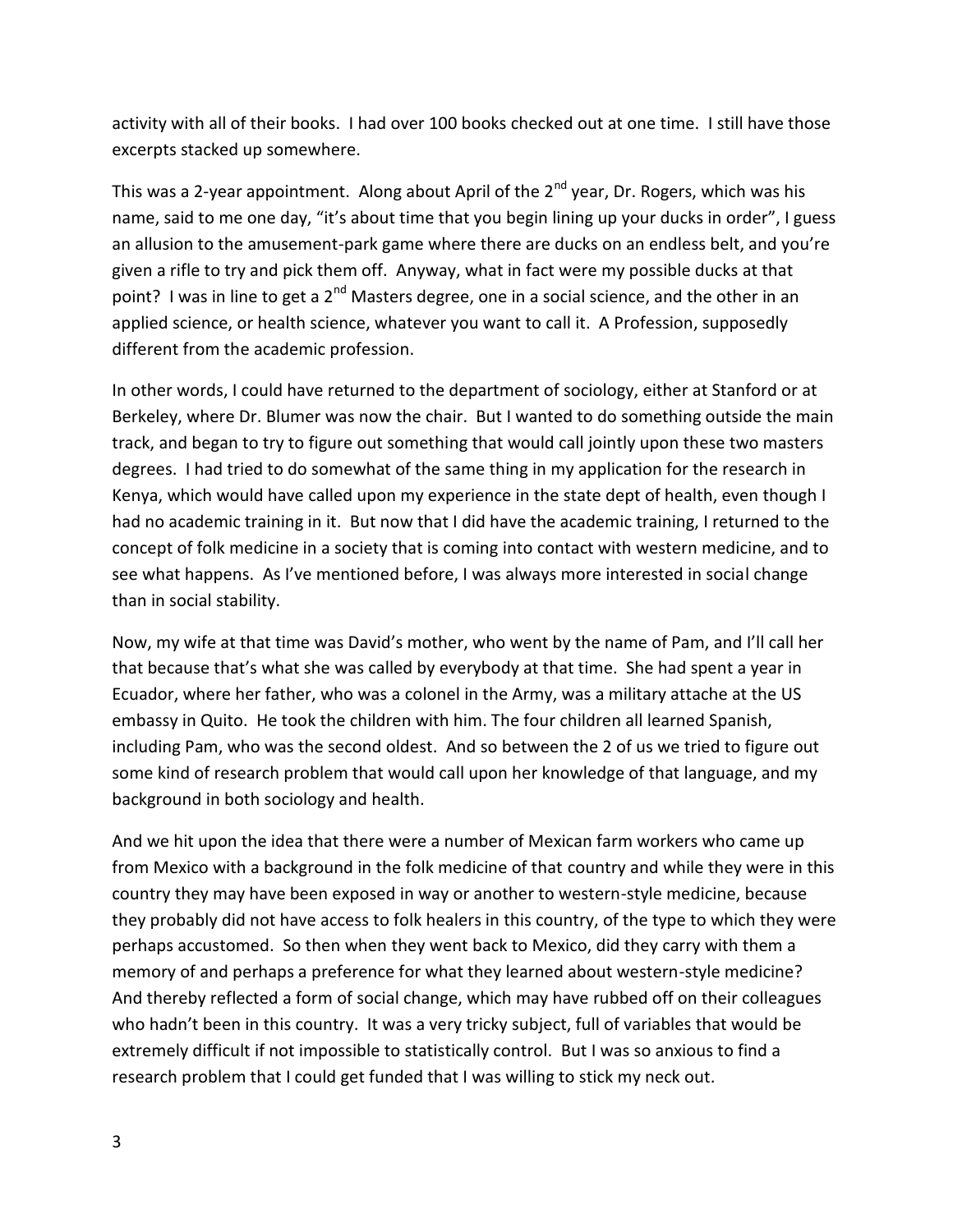But here's the kicker: I didn't know anything about farm labor. All I knew was that I had read in certain exposes that there was a problem of illegal immigrants, or as they were called in the popular press, wetbacks. So I proposed to somehow or other try to find a large sample of wetbacks who would represent the experimental group, and the control group would consist of people in Mexico who had never been to this country. And all of this was supposed to take place back in Mexico itself, on the theory that to try to interview them in this country would be virtually impossible because they were here illegally and would be afraid that we gringos were all representing the government.

So everything hinged on my being able to carry on in Mexico itself. So I did a good deal of research on the different parts of the country that were agriculturally-based. I eventually found that a lot of agriculture took place in the state called Michuacan, which happened to be at an elevation where the climate was quite salubrious, and one was not likely to get malaria, as one might at a lower elevation. It was in other words a nice spot for a family. So that was the aim. And I drew up a research proposal, and learned, in fact I probably knew in advance, that Dr. Rogers sat on one of the committees of the National Institutes of Health, which was the government agency that funded research in all kinds of different areas, and many of the institutes were devoted to one particular type of illness; there was the national cancer institute, there was the institute of cardio-vascular conditions, there was the institute of mental health, and then there was kind of a catch-all institute, the institute of community health, something like that, quite vague. That's the one that Dr. Rogers was a member of, and so he was among those who met twice or 3 times a year and passed judgment upon proposals for studies.

So I submitted this proposal to his group. Now for the sake appearances, of course he had to recuse himself when it came time for voting on my application. But all of the other members of the committee knew that this proposal had his blessing, and that of course is how things get done in the wonderful world of bureaucracies. Sometimes it works to your benefit and sometimes it doesn't; in this case it did. We talked about my application for a study, which later became a study of bracero health, but at the time I was so ignorant about the facts of agricultural life, that I thought that all the Mexican farm workers in Calif were here illegally, and were known as wetbacks, and in fact I even used this term in my application, being so dumb that I didn't that among Spanish-speaking people, it's a dirty word, it's as though I had used the N word. But everybody else in the whole system was so dumb that they didn't know that, and so they approved it. (laugh) Oh Dear. Fortunately there some people in the faculty at UC, particularly a grand old man named Paul Taylor, who had done pioneering work in farm labor back in the 20s and 30s, who enlightened me to the fact that most Mexican farm workers in CA were no longer illegal, but were so-called braceros, who were here under contracts, all perfectly legal. And there were still some domestic Spanish-speaking and even a few domestic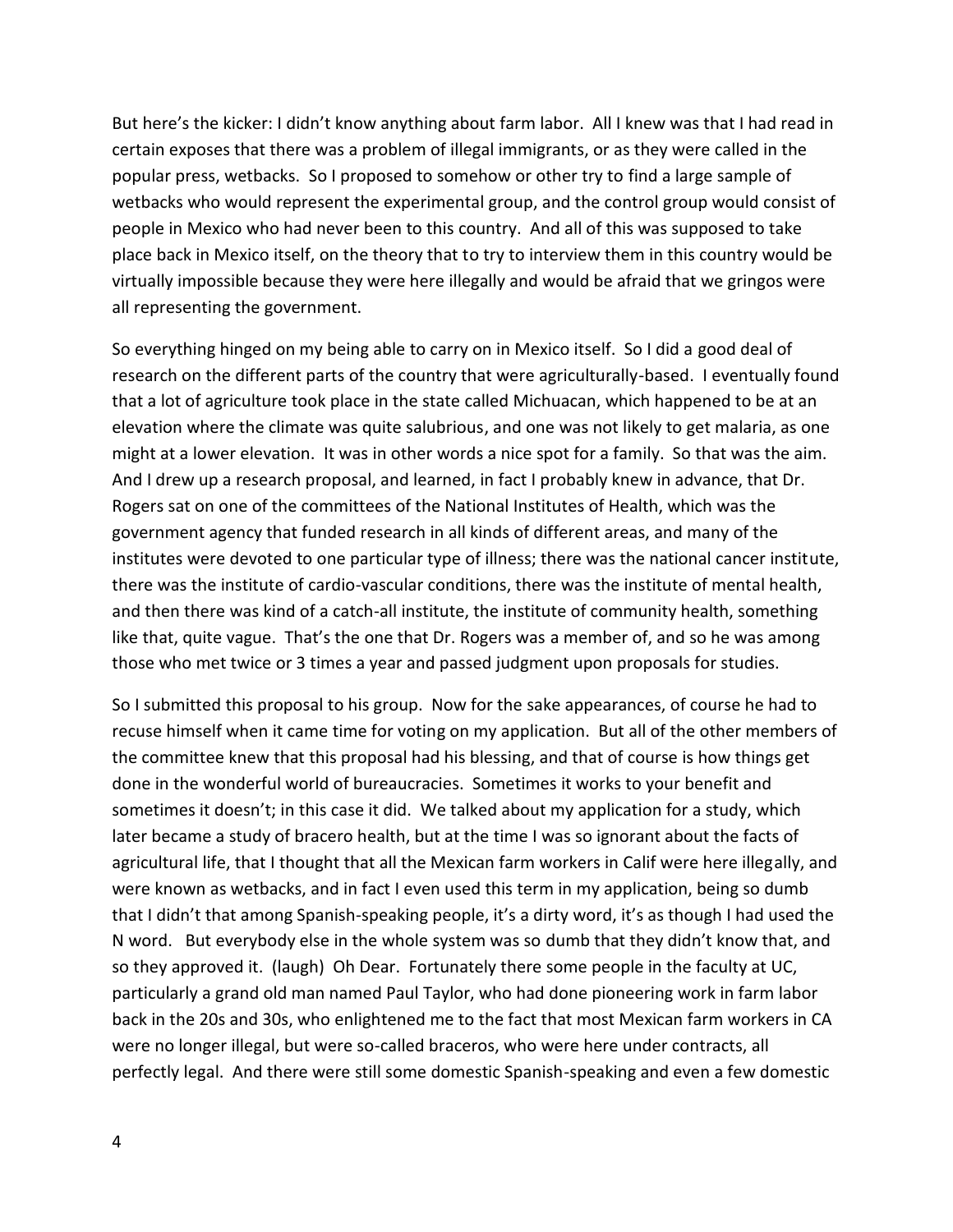English-speaking farm workers, but more and more of them were being imported under these contracts.

So I had to begin educating myself under this system, and here once again a friend of Pam's, from Stanford, his name was Paul deCarli, suggested that I talk to his mother, who was a social worker in Stockton, who knew a good deal about farm labor in that area, and might have some ideas about how I should proceed. She in turn referred me to a catholic priest In Stockton, who was deeply involved in the farm labor situation, because he had a special dispensation from his bishop to spend full time among the Spanish-speaking and particularly among braceros. His name was Thomas McCullough, and he became one of the great influences in my life.

He may have introduced me to a colleague name Father McDonald who was based in San Jose. In any case I met him before very long, and he was also extremely influential in my thinking. And father McCullough introduced me to a young woman in Stockton who was very active in an organization called the CSO, standing for Community Service Organization, which was a private group set up by a man in Chicago named Saul Olinsky who believed in a certain type of community organizing based upon beginning very small with house meetings and finding out what people really were concerned about, rather than imposing it from above.

The young lady was Dolores Huerta, who later became quite well known. At the time she was very young and pretty and full of pep. She was interested in helping my study in any way that she could. So I began drafting a questionnaire because braceros would come into the office of the CSO with problems of various kinds and she would try to help them as best she could, and she still had energy left over to volunteer to interview braceros as they came in with this questionnaire about health and their attitudes toward health and their ideas about what one should do if one had a pain in the intestines or pain in the throat, or whatever; the whole thing was very crude at the beginning. I remember one of the questions got into the subject of venereal disease, which raised a question as to whether she would feel uncomfortable asking a man anything in this area, but she had absolutely no qualms about it. That woman was fearless, as she later proved in many ways.

So I was struggling with the whole approach, and before long it became apparent that I needed to move away from the Bay Area to an area where there were more braceros close by. For various reasons I looked into the facilities in Claremont, which is where I had gone to college, although I hadn't been there during the interim. I graduated in '49, and we're now talking about the spring of '57.

One of the 2 sociology professors that I had been quite close to was now the chairman of the department. The old chairman had retired, although he was still in town. There were newcomers to the department, including some young fellows who happened to have an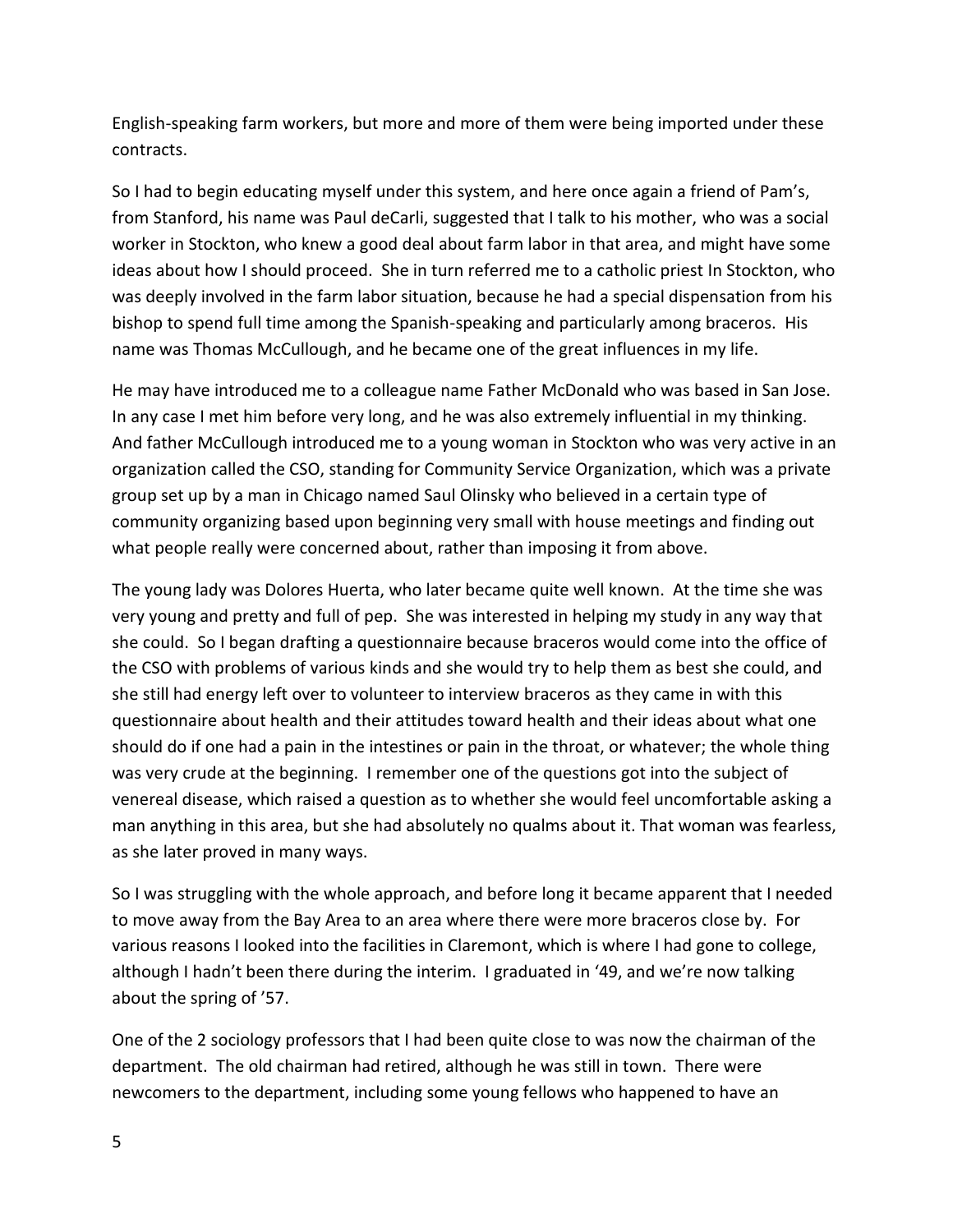interest in Mexico, and I learned a good deal from them, and I was given access to office machinery in the department, and the whole thing just looked beautiful, and since I had been there they had built a large library which brought together all of the Claremont colleges, and there several in Claremont. There was Scripps College, Claremont Men's College, and Pitzer College. It was based upon the so-called Oxford plan, in which each of the colleges was independent in many ways, and yet they had certain facilities and personnel that they shared.

So it was there that the third and last of my children with Pam was born, on the drive to the nearest Kaiser hospital. She was born in the car.

Now, the nearest Mexican consulate was in San Bernardino, a little bit closer than Los Angeles. In any case I didn't have to worry about the traffic in San Bernardino. So I submitted to them an application for a visa for the purpose of going down into Michuacan to conduct scientific research. And of course I had to describe it in some detail. While I was waiting for a reply, I busied myself with research in the library at Claremont, which was quite well stocked with materials relevant to my interests. For example, they had an excellent supply of the records of Congressional hearings, and every time that the bracero program came up for discussion in Congress, which it did every year or two, it needed more funding for the Dept of Labor to administer the program. At these hearings, there were always witnesses from the grower's side, who claimed that they had to have the program or else they would all go out of business. There were a few also from the labor side, who argued that it was depriving that it was American workers of their rightful jobs and so forth. So they had all these hearings in the library, and I studied them, and copied a lot of them.

I waited and waited. I began visiting some bracero camps in the area. There were quite a few within easy driving distance, and found a number of camp managers who were very happy to have me inspect their facilities and some of them weren't bad at all. But of course I was not able to communicate directly with the braceros themselves, since I didn't have any grasp of the language. I began trying to study Spanish with Pam as my tutor, and I learned that it's not a good idea to try to study with somebody with whom you're emotionally involved, any more than it's a good idea to become financially involved. It's not a good idea to lend money to loved ones. Pam naturally thought that I should apply myself and work hard at it, and I thought she was being unnecessarily hard on me. So we had our differences of opinion and eventually gave up the effort for me to learn the language that way. I don't know how I thought I was going to learn it if I had gone down to Michuacan with almost no grasp of the language at all.

However, eventually the letter came through from the consulate, saying in Spanish, that it was not possible for me to get a visa for the purpose I had mentioned. I had a part-time secretary by then, who was able to translate it for me. And that was that; there was no avenue of appeal. I had to rethink the entire project.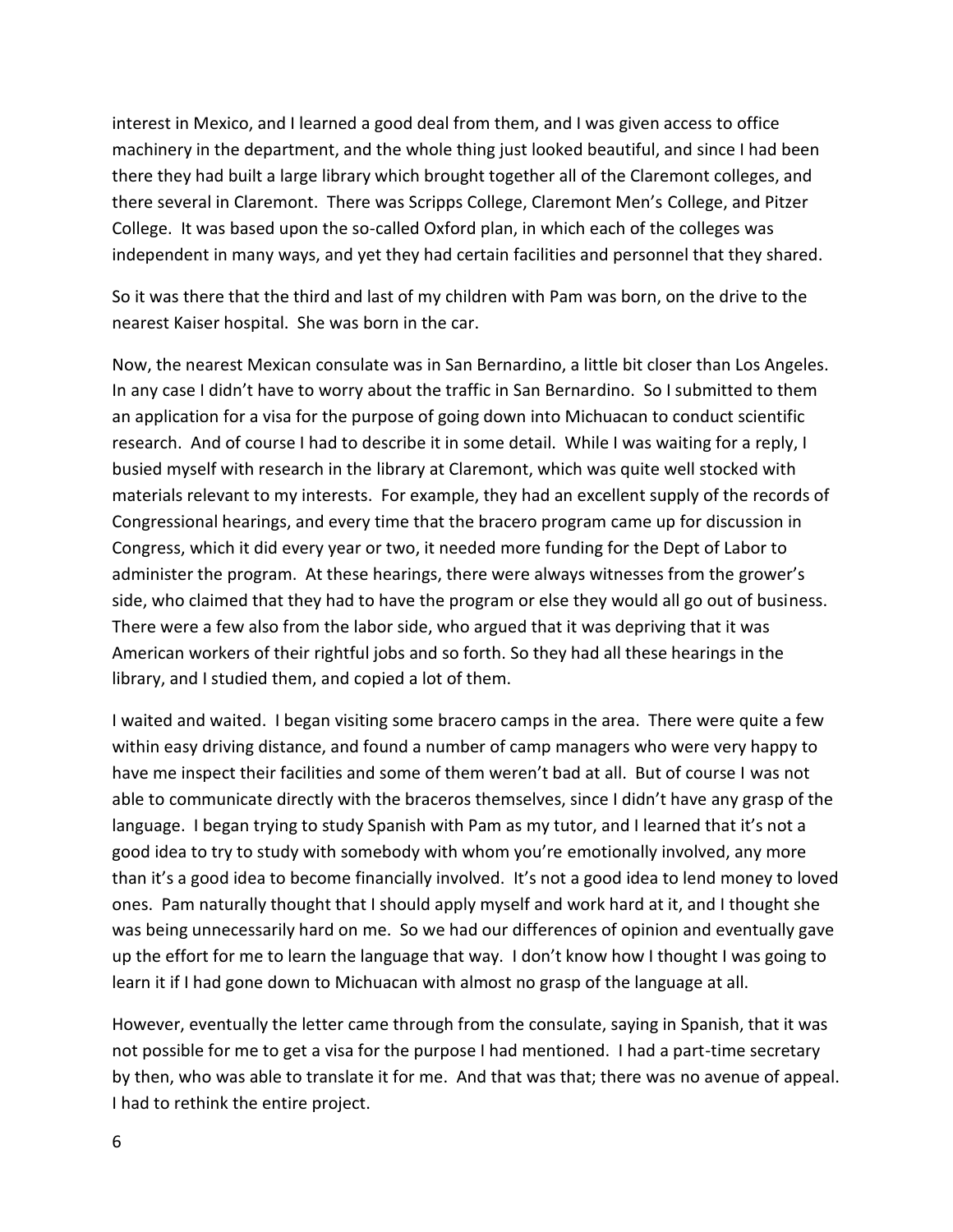I began to interview Spanish-speaking person in the area as interviewers, with the thought that they would be going into the bracero camps, and that we would find plenty of informants there, since I seemed to be having no difficulty getting the cooperation of the managers of some of these camps. I gave a number of people trials, using early drafts of the questionnaire, but most of them dropped out. A few were sufficiently interested in the subject that they then took it upon themselves to do studies of their own. A couple of the fellows were graduate students at the Claremont graduate school. In that way I had an effect upon other people that was rather gratifying. Because one of the things that I learned as I went along, feeling my way, I can hardly believe, yet it seemed to be true everywhere I went, that there was this large program, a very large program, involving altogether 100s of thousands of men every year, that very few people knew about, and that nobody other than I was trying to study, although it seemed to me that the field was ripe for people in various disciplines, not only sociology but politics and economics and anthropology and history – nobody was studying it in any place that I could find. That continued to be true no matter how far I traveled in my attempts to find somebody with whom I could talk about what they were doing and finding, and tell them what I was finding. But it was very lonely.

Then I found that there was a so-called reception center for braceros outside of the town of El Centro in the Imperial Valley of CA. One of 3 reception centers near the border of the US and Mexico, for which there were streams of prospective braceros who were being funneled through from what were called migratory stations in the interior of Mexico. There was one near the Pacific coast at a little town called Empalme, through which prospective braceros began, and they were screened in various ways at that point, and those who passed were sent to El Centro, where they went through 3 more screens. Then they were sent to all of the bracero users in CA and Arizona and Oregon and Washington.

I interviewed the manager of that El Centro reception center, and told him that I was working under a grant from the National Institutes of Health, and that I was interested in studying braceros' ideas about health and sickness. He had no objections to that. I guess he said, knowing how these things work, that he didn't personally have any problems with it, but he'd need to get in touch with the people above him, and there were several layers. One of them was in SF and then there was another layer in Washington DC, probably several in between there that I can't remember.

This seemed like a good way to solve the problem of methodology, with the one exception that I wouldn't be interviewing any men who had had no experience at all with the US ways of doing things. However, there would be some who were coming into this country for the first time, whose only experience would have been these brief physical exams that they received, and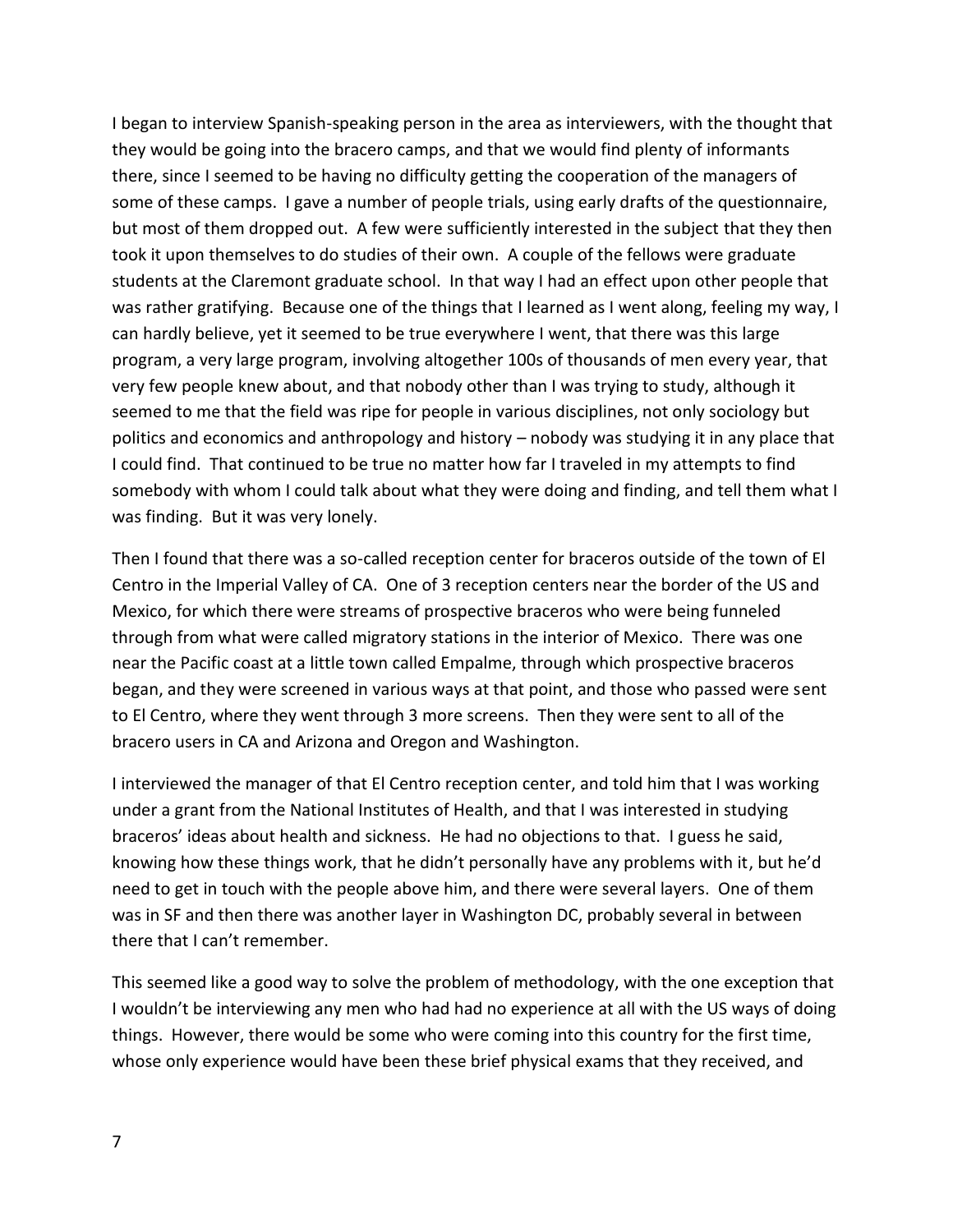blood tests, and chest X-ray that they were given at El Centro, and I didn't think that that would contaminate the before and after comparisons too badly, at least I hoped so.

Now, I guess I have not been altogether forthcoming. In the time between my meeting with Thomas McCullough, which probably took place about Oct of 1956, I didn't receive my MPH until Sept of 56, so my research couldn't have begun before that, I think – anyway, beginning with that profound meeting with Father McCullough and the time that I got turned down by the consulate in San Bernardino, I had seen enough and heard enough and talked to enough people that I had formed definite opinions about what I called the bracero system, because it seemed to me that to call it a "program" was rather benign, and made it sound like a vaccination program or something with a legitimate social purpose.

In fact, it seemed to me, it was a system that served a conglomerate of economic interests, all of them on one side of the scale. It involved the entire apparatus of corporate agriculture. Family farmers didn't use braceros, they did most of the work themselves, or had family members help, or in a few cases year-round hired men. It was a program largely of benefit to industrialized agriculture, and as part of their system they seemed to have friends among the government agencies that were supposed to be administering the program, or the system as I called it. It was administratively lodged within the US Dept of Labor, which according to its congressional charter, dating back to 1915, was supposed to advance the interests of American working men. I don't think by any stretch of the imagination could the bracero program be said to advance the interests of American working men. I didn't think it was even advancing the interests of Mexican working men, but that's another subject.

In Dec of 56, very soon after I met Father McCullough, I met another very influential man, on my thinking, named Ernesto Galarza, who had a PhD in social economy or some such general field. He was very knowledgeable about all the social sciences, and had devoted most of his adult life to try to organize a farm worker's union. He lived in San Jose. I found him absolutely mesmerizing. Very brilliant speaker in public or in personal conversation. Brilliant writer. He was very much the way I wanted to be.

I tried to keep my personal feelings out of the research. The wording of the questions didn't have anything to say about how they were treated on the job, or anything of that sort, although in keeping with what I conceived to be perfectly legitimate research practice, there was at the very end an opportunity for them to expand on anything that they wanted to related to the subjects we had covered. When it came time for me to interview people who might possibly become my interviewers, I tried not to express my personal feelings to them. I daresay that it's not altogether possible to disguise strong feelings by your tone of voice and facial expressions, or gestures, but I tried to impress upon them that fact that we were trying to get an objective answer to the question underlying all that had nothing to do with whether the bracero system